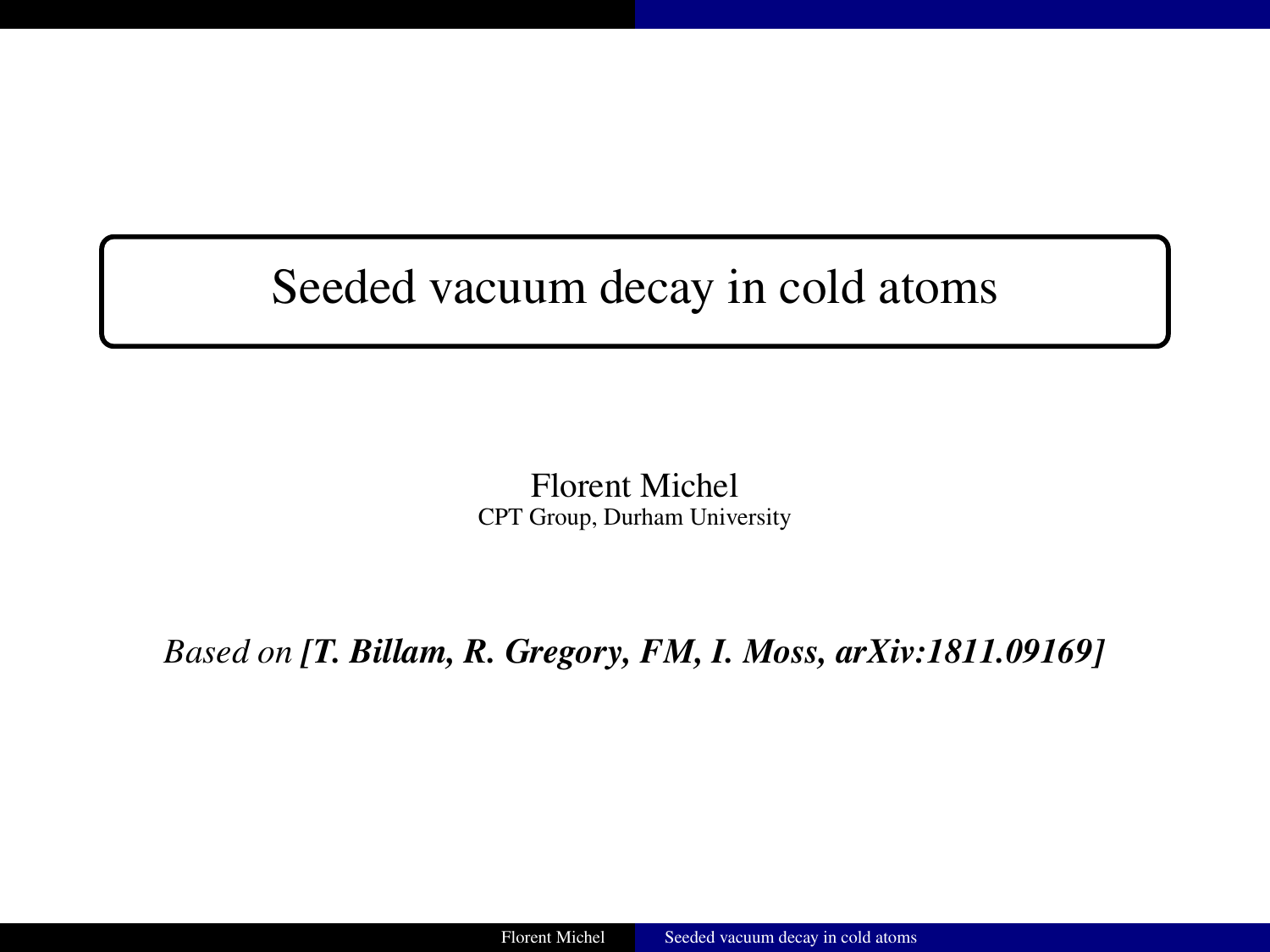## BEC with a false vacuum *[O. Fialko* **et al** *'16]* (see Ian Moss' talk)

Setup:

▶ Two-components BEC (atoms with two different spin states)

▶ Coupling through time-dependent radio-frequency field

Hamiltonian:

$$
\hat{H} = \sum_{\sigma=\pm 1} \left[ \int \hat{\psi}_{\sigma}^{\dagger} \left( -\frac{\hbar^2 \nabla^2}{2m} - \mu \right) \hat{\psi}_{\sigma} d^d x + \frac{g}{2} \int \hat{\psi}_{\sigma}^{\dagger} \hat{\psi}_{\sigma}^{\dagger} \hat{\psi}_{\sigma} \hat{\psi}_{\sigma} d^d x \right. \left. -v(t) \int \hat{\psi}_{\sigma}^{\dagger} \hat{\psi}_{1-\sigma} d^d x \right]
$$

Canonical commutation relations

$$
\left[\hat{\psi}_{\sigma}^{\dagger}(\vec{x}),\hat{\psi}_{\bar{\sigma}}(\vec{y})\right]=\delta_{\sigma,\bar{\sigma}}\,\delta(\vec{x}-\vec{y})
$$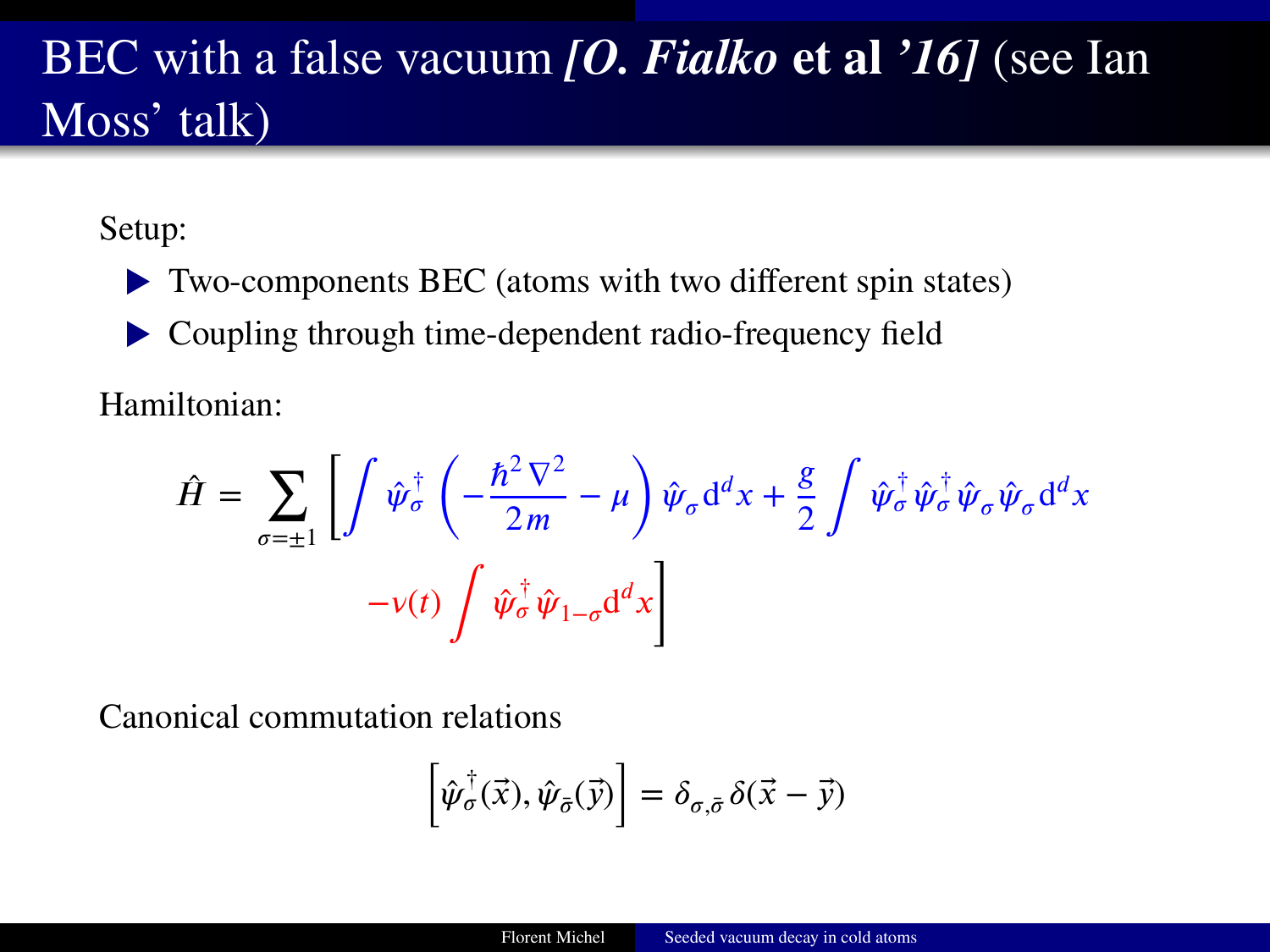# Testing vacuum decay with a nonrelativistic BEC (see Ian Moss' talk)



- ▶ System: two-component BEC with a time-dependent radio-frequency coupling
- Parameters chosen to have two minima  $\rightarrow$  true and false vacua
- **▶ Relativistic instanton approach to** compute the decay rate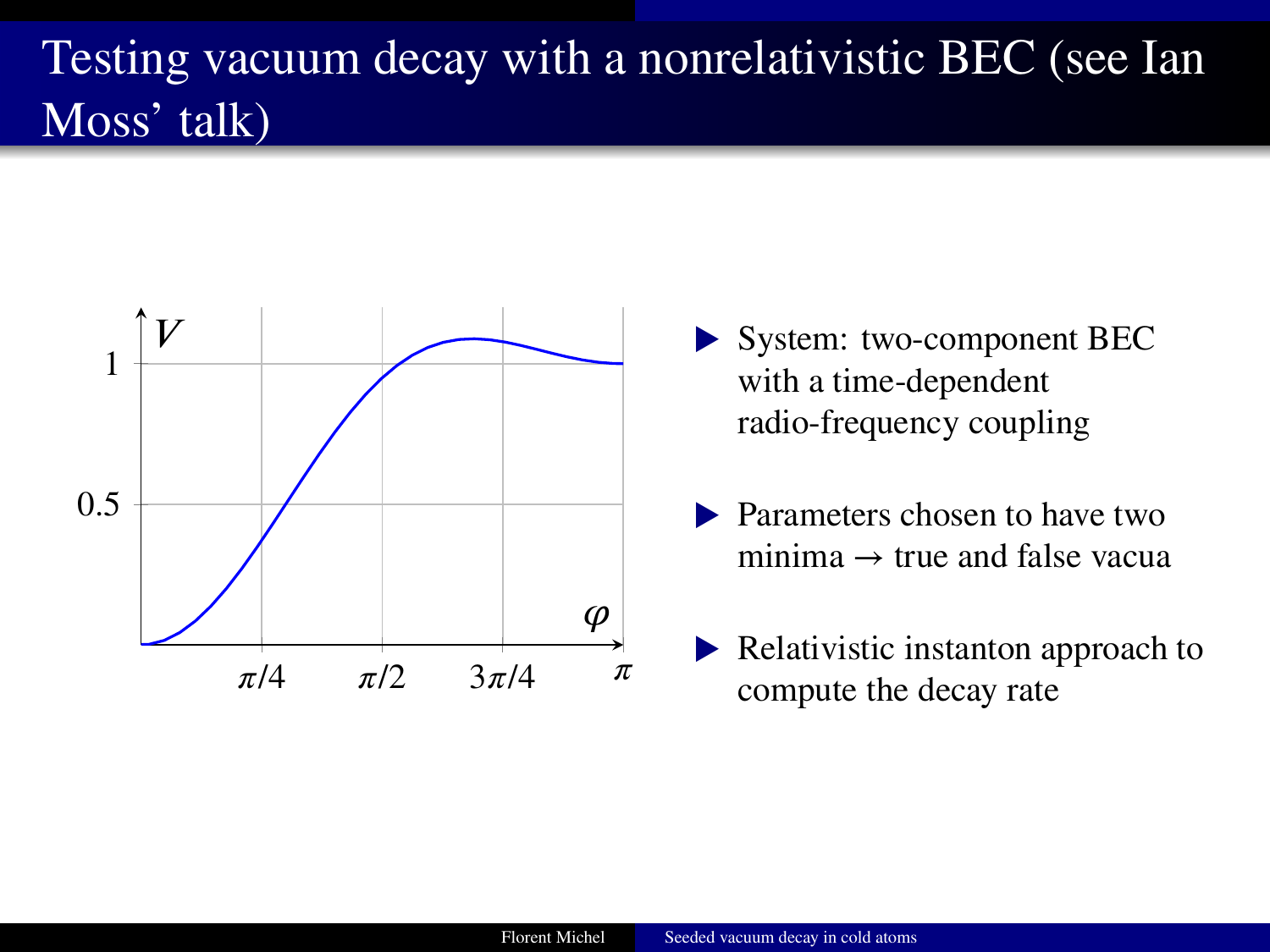#### Seeded vacuum decay: motivation

 $\blacktriangleright$  Γ  $\propto$  e<sup>-S<sub>E</sub>/ $\hbar$ </sup>  $\Rightarrow$  very small decay rate in general

▶ relativistic case: a defect can efficiently catalyze the decay *[R. Gregory, I. Moss, B. Withers '13], [N. Oshita, M. Yamada, M. Yamaguchi '19]*  $\rightarrow$  similar effect in the analogue model?

▶ test of this idea: compute the decay rate with a vortex

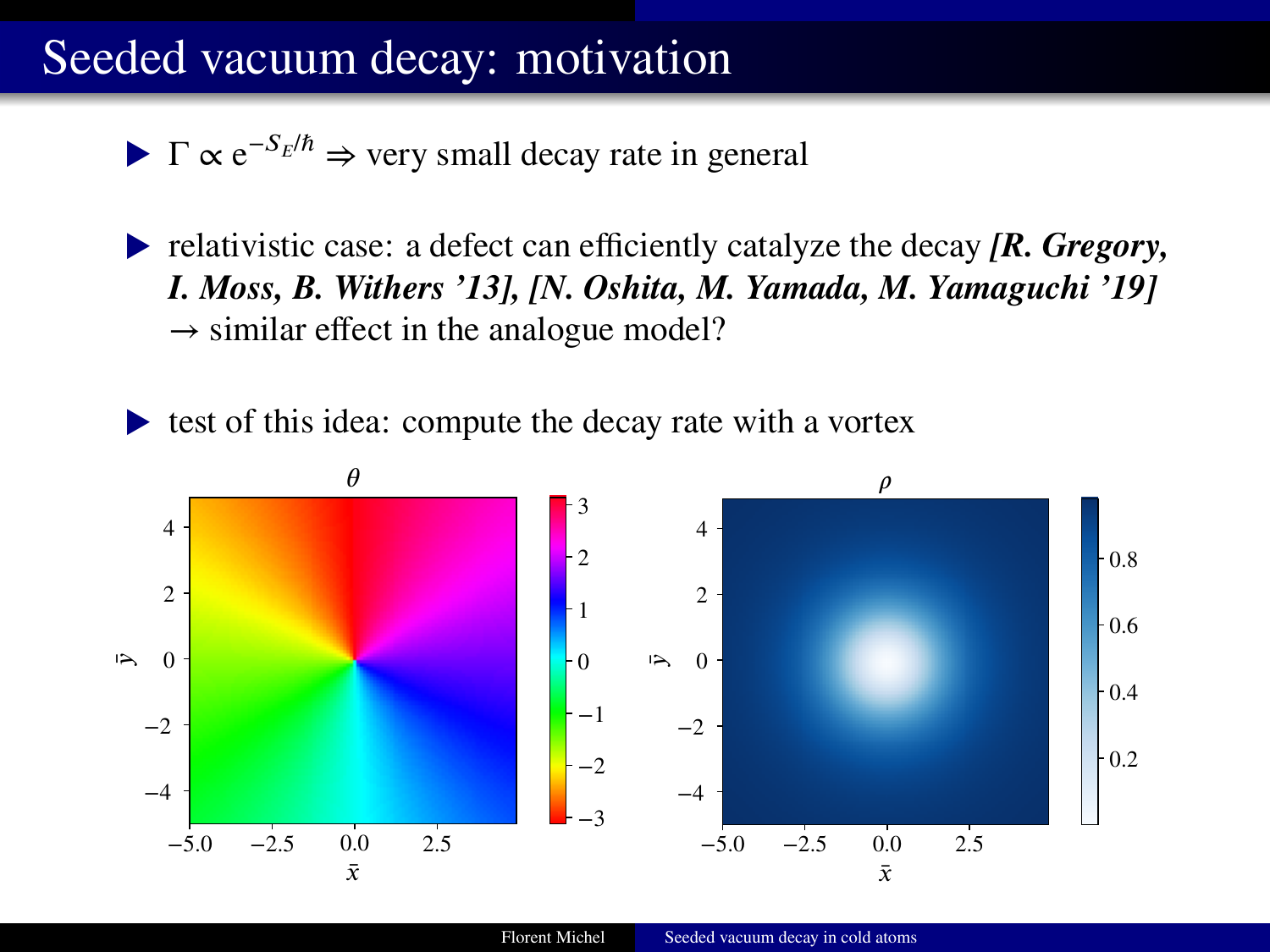### Instanton with vortex: qualitative picture

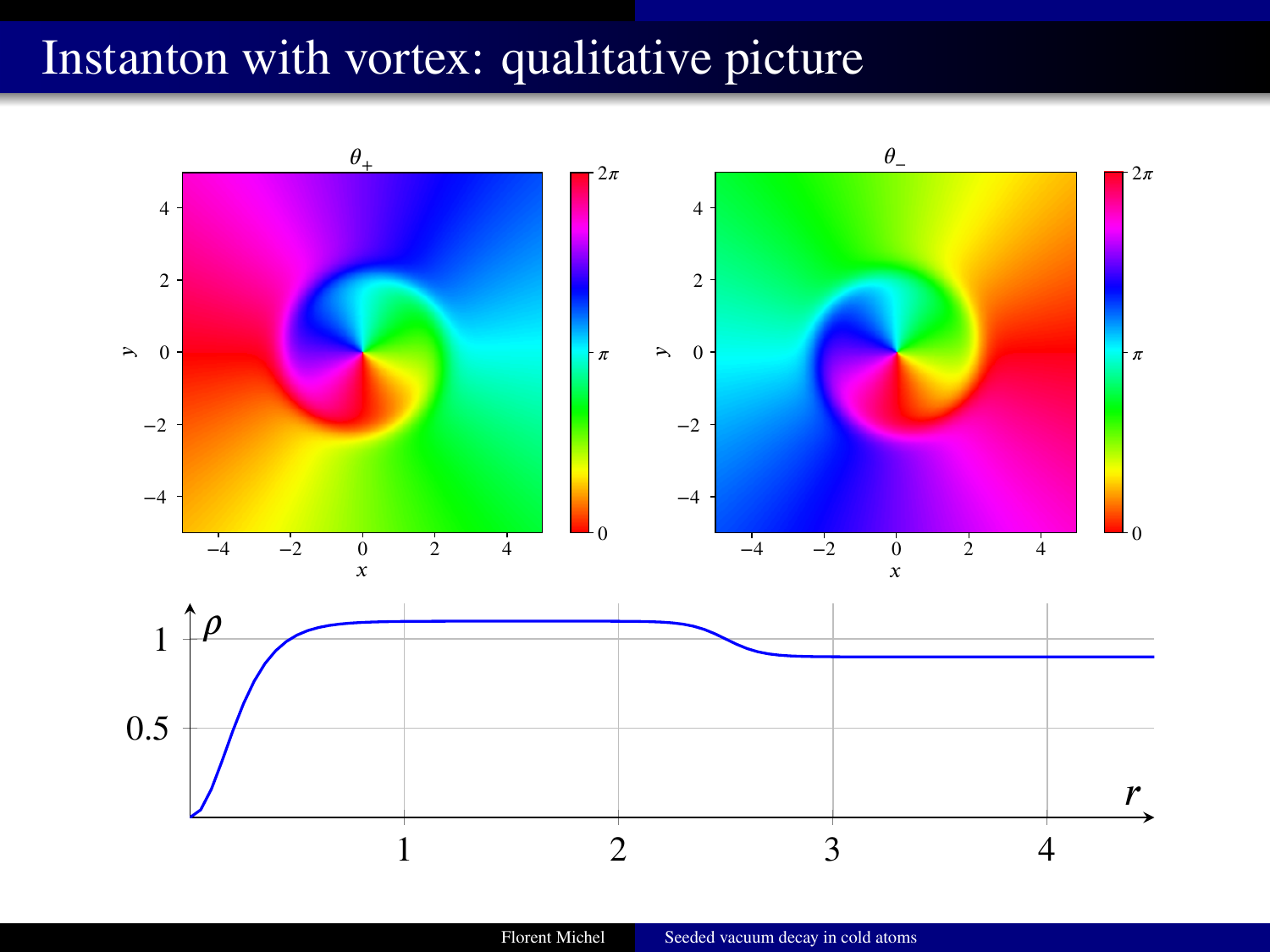Two new difficulties:

 $\rho_+$ ,  $\rho_- \to 0$  in the vortex core  $\Rightarrow$  Need to include density fluctuations

▶ Largest effects expected for small bubbles ⇒ Need to include higher-order terms in  $\partial_r \varphi$ 

Back to the full field equations

$$
\begin{cases} \frac{\hbar^2}{2m} \nabla^2 \psi_i + i \hbar \partial_i \psi_i - \frac{\partial V}{\partial \bar{\psi}_i} = 0\\ \frac{\hbar^2}{2m} \nabla^2 \bar{\psi}_i + i \hbar \partial_i \bar{\psi}_i - \frac{\partial V}{\partial \psi_i} = 0 \end{cases}
$$

 $+$  Wick rotation  $\rightarrow$  look for instanton solutions?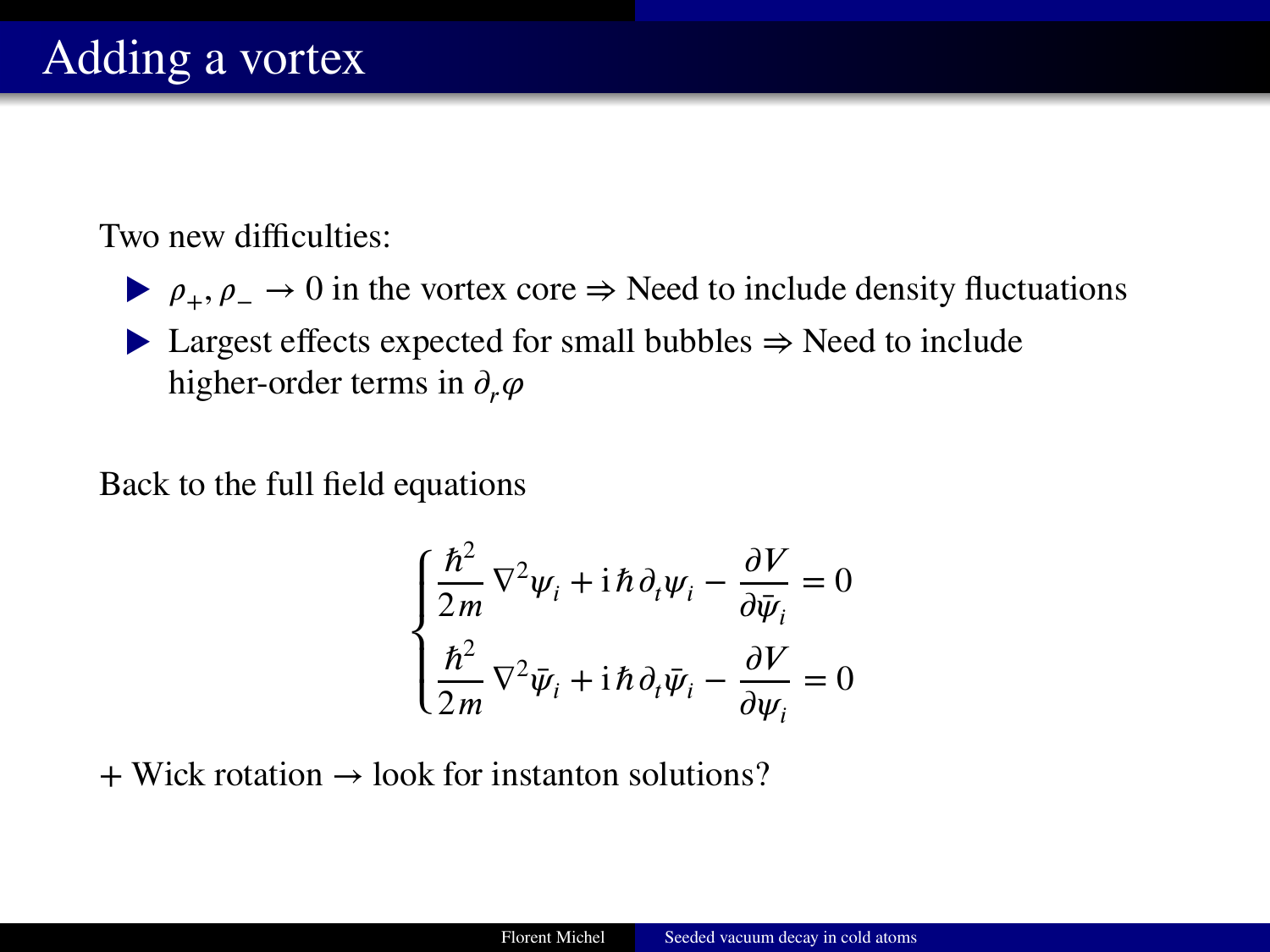Let us try the usual Wick rotation  $t \to \tau = i t$ :

Field equations in real time:

Field equations in Euclidean time:

$$
\begin{cases}\ni\hbar\,\partial_i\psi_i = -\frac{\hbar^2}{2m}\nabla^2\psi_i + \frac{\partial V}{\partial \bar{\psi}_i} \\
-i\hbar\,\partial_i\bar{\psi}_i = -\frac{\hbar^2}{2m}\nabla^2\bar{\psi}_i + \frac{\partial V}{\partial \psi_i}\n\end{cases}\n\begin{cases}\n-\hbar\,\partial_{\tau}\psi_i = -\frac{\hbar^2}{2m}\nabla^2\psi_i + \frac{\partial V}{\partial \bar{\psi}_i} \\
\hbar\,\partial_{\tau}\bar{\psi}_i = -\frac{\hbar^2}{2m}\nabla^2\bar{\psi}_i + \frac{\partial V}{\partial \psi_i}\n\end{cases}
$$

 $\rightarrow$  Equations in Euclidean time consistent only if  $\partial_{\tau} \psi_i = 0 \rightarrow$  no nontrivial instanton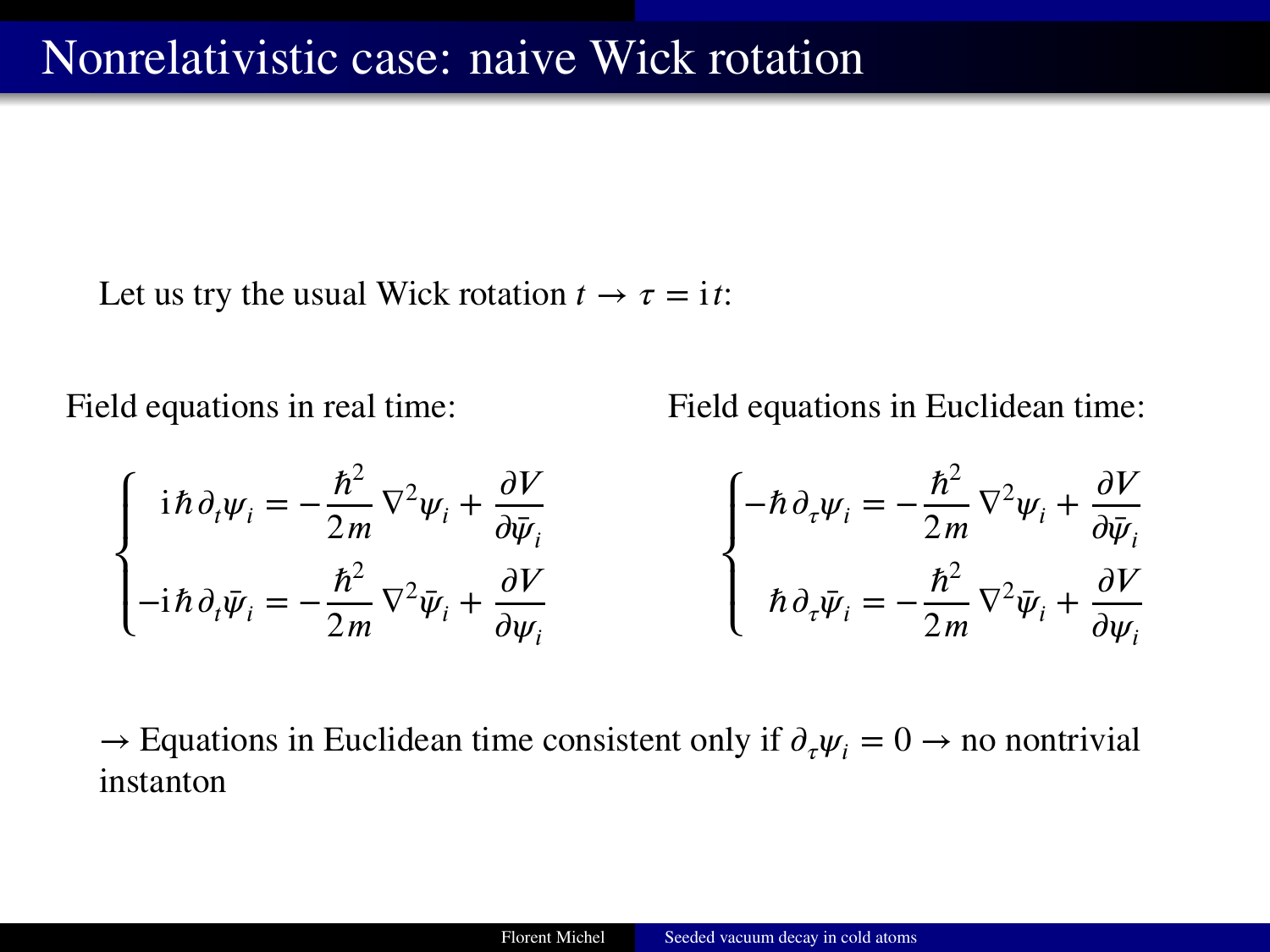**Idea:** deform the integration contour into a wider region of complex function space where  $\bar{\psi}_i$  is not the complex-conjugate of  $\psi_i$ 

 $2D$  two-components BEC with a vortex:

$$
\psi_i = \rho_m^{1/2} (1 \pm \epsilon \sigma) e^{\pm i \varphi/2 + i n \theta}
$$
  

$$
\bar{\psi}_i = \rho_m^{1/2} (1 \pm \epsilon \sigma) e^{\mp i \varphi/2 - i n \theta}
$$

 $\epsilon$ : parameter describing the coupling between the fields  $\mathbf{n}$ : winding number

Leading order in  $\epsilon: \sigma \in i\mathbb{R} \to \bar{\psi}_i \neq \psi_i^*$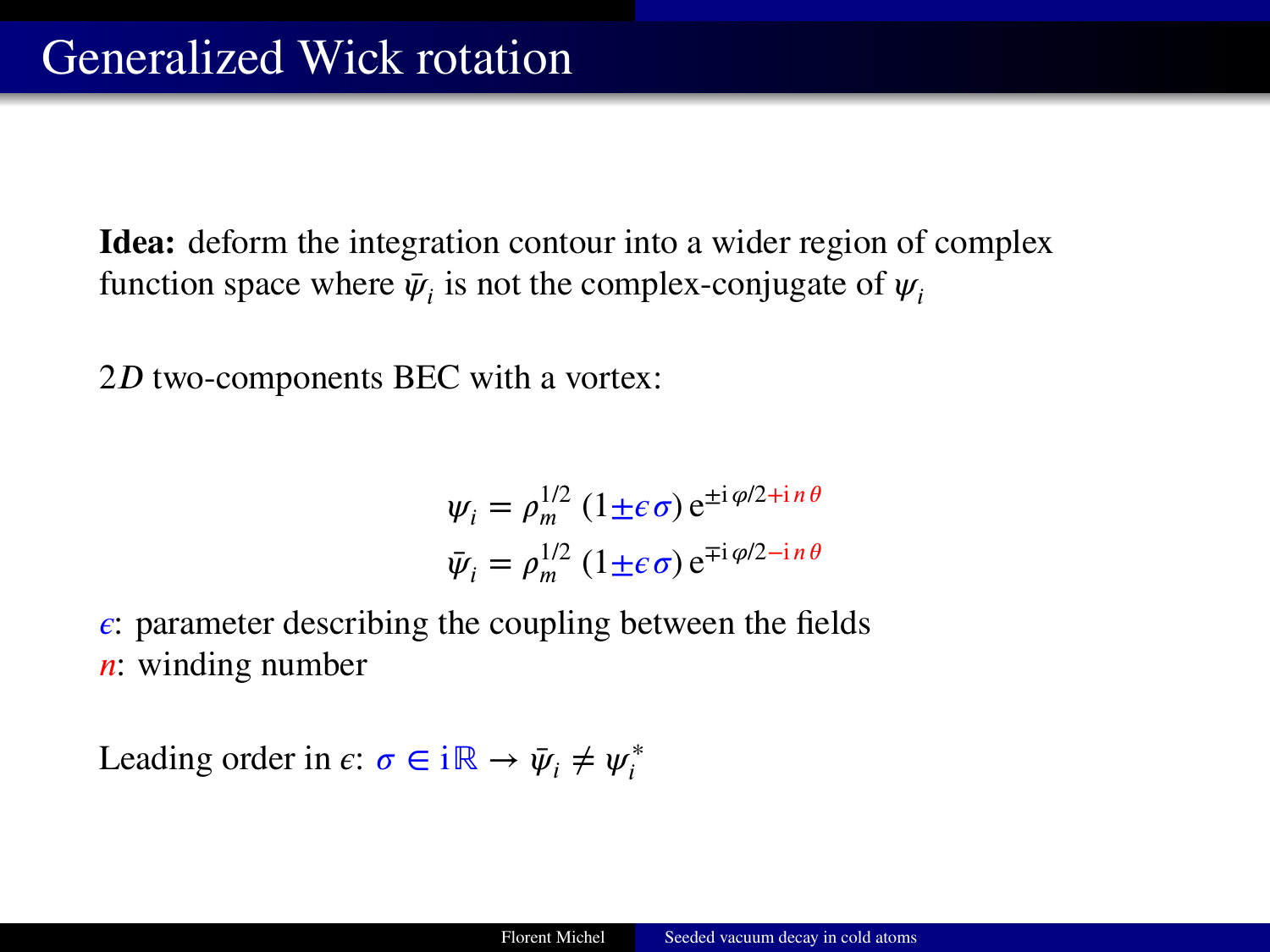### Two examples of solutions

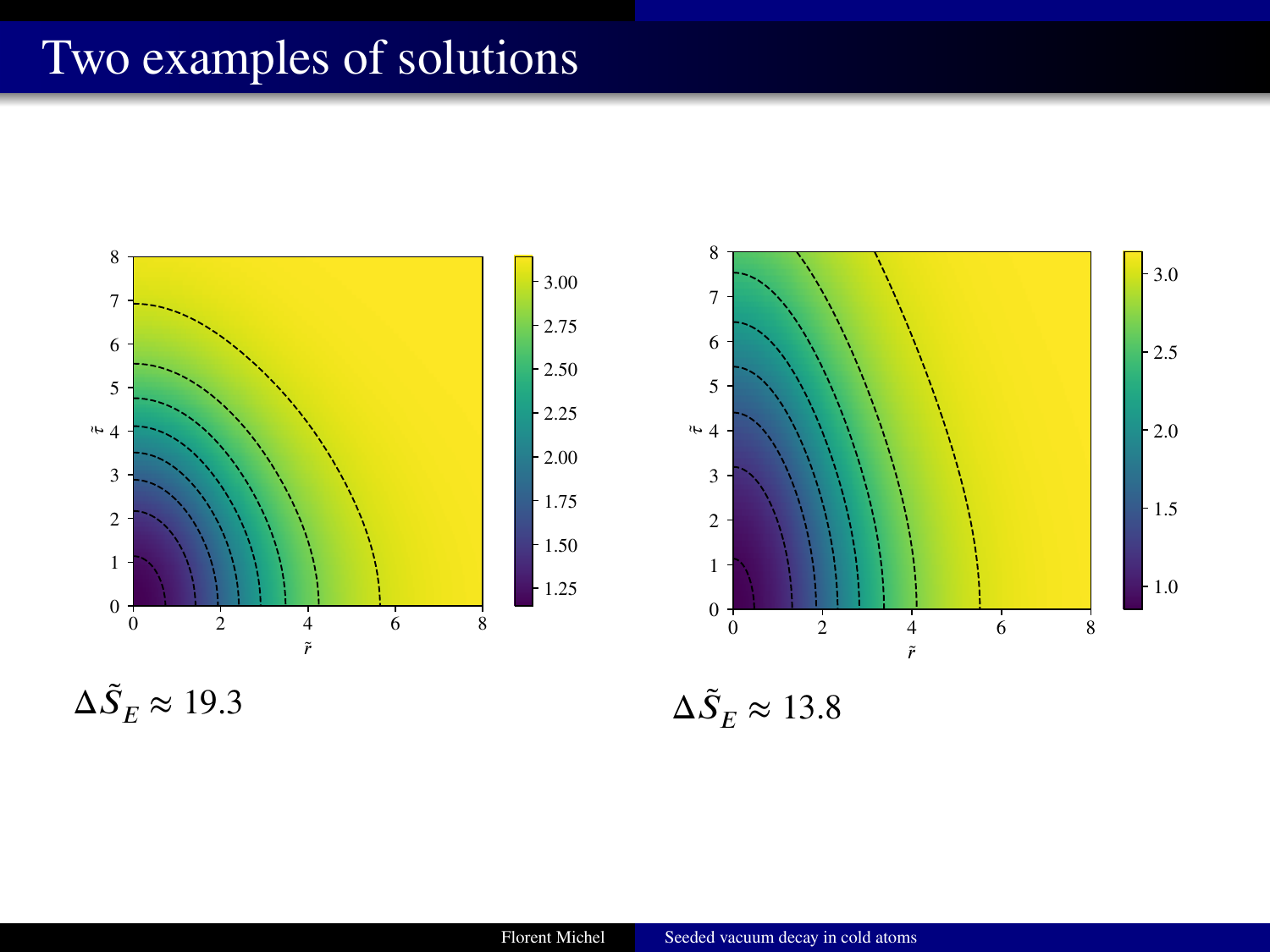#### Results for the decay rate

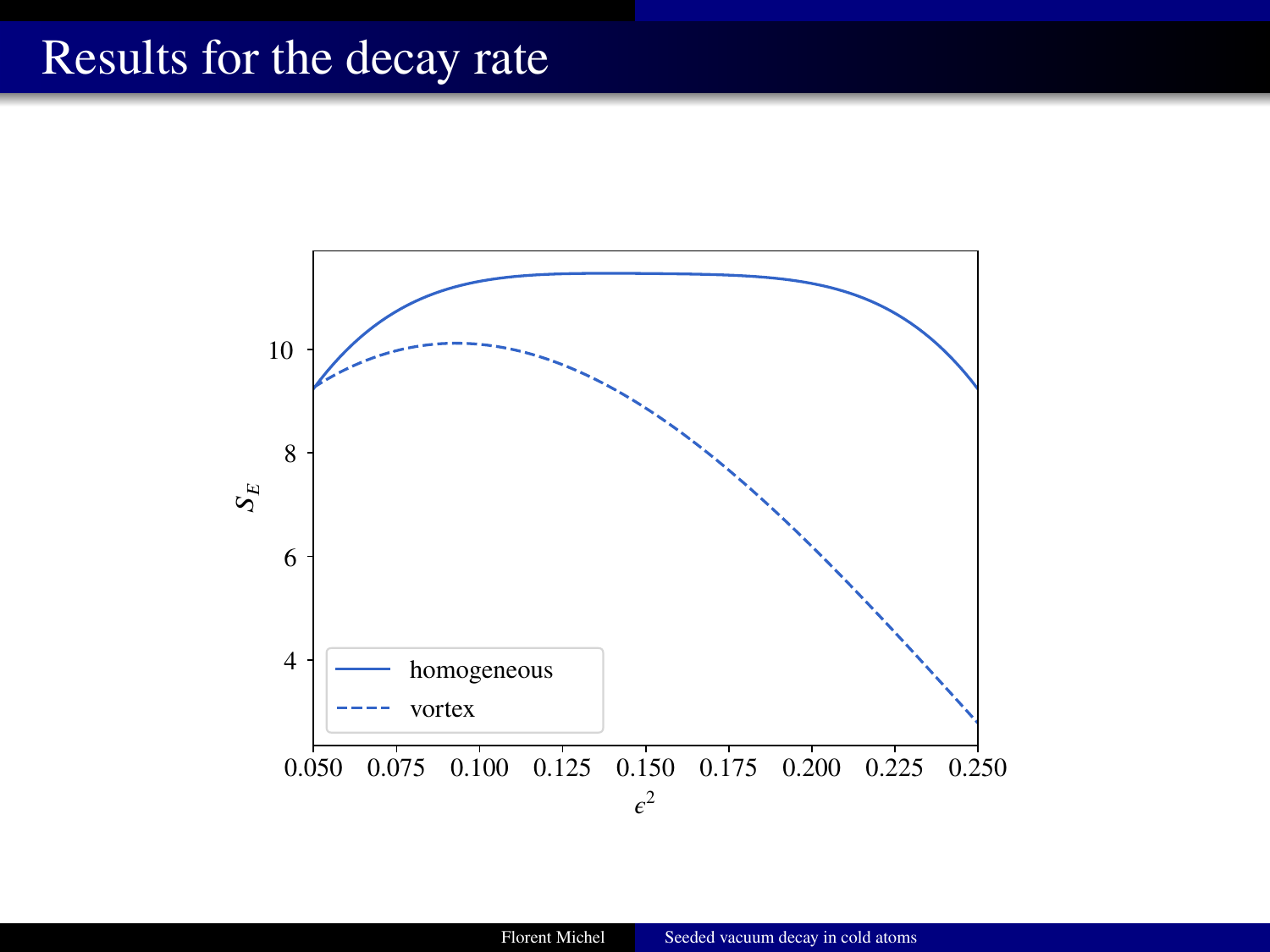▶ Idea: Perform many classical simulations with random initial conditions mimicking the statistics of the false vacuum

▶ Similar to the appoach of *[Braden et al. '18]*, *[Braden et al. '19]*

▶ Two set-ups: periodic vortex array and circular trap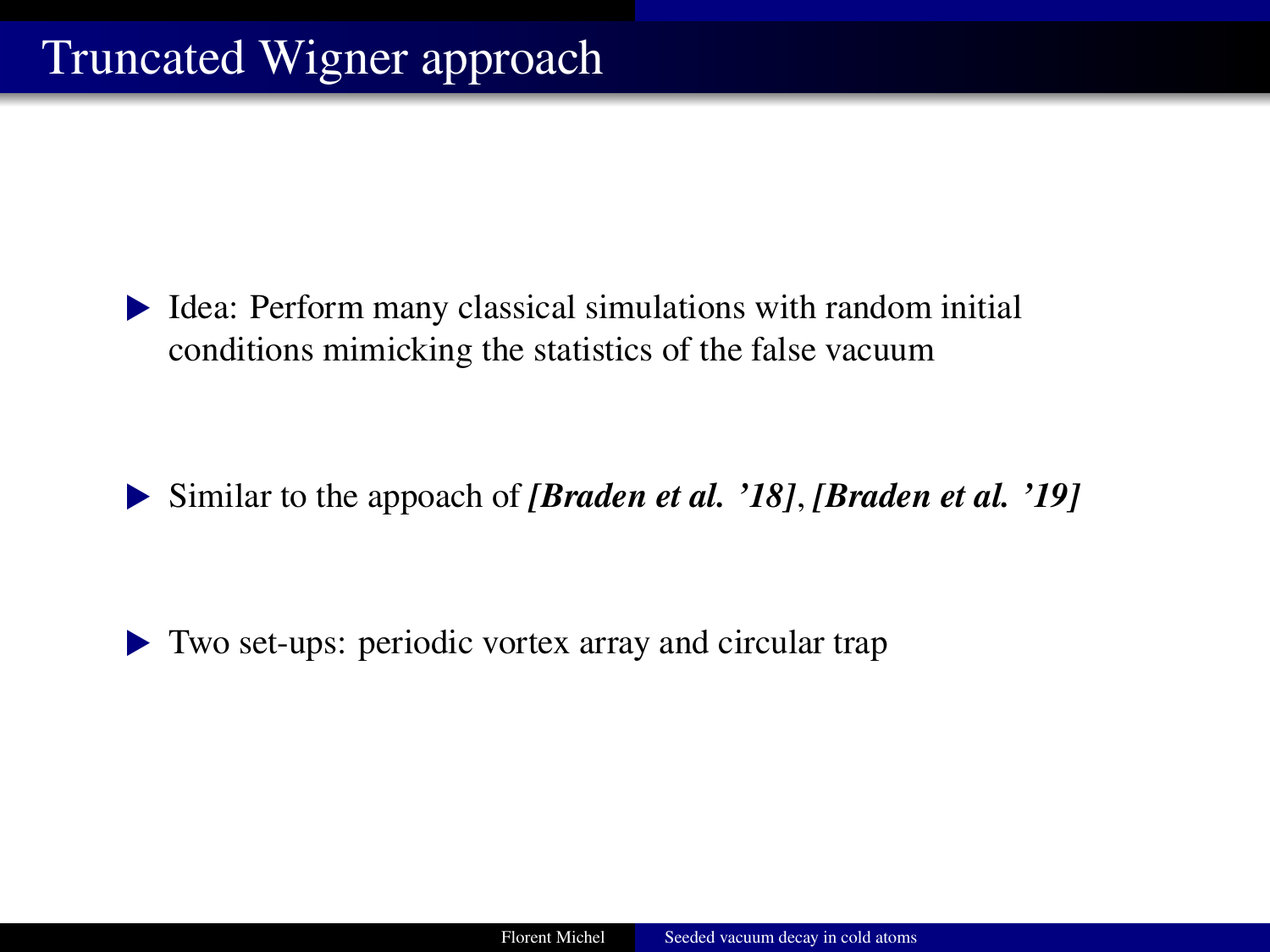#### Numerical results: periodic array of vortices

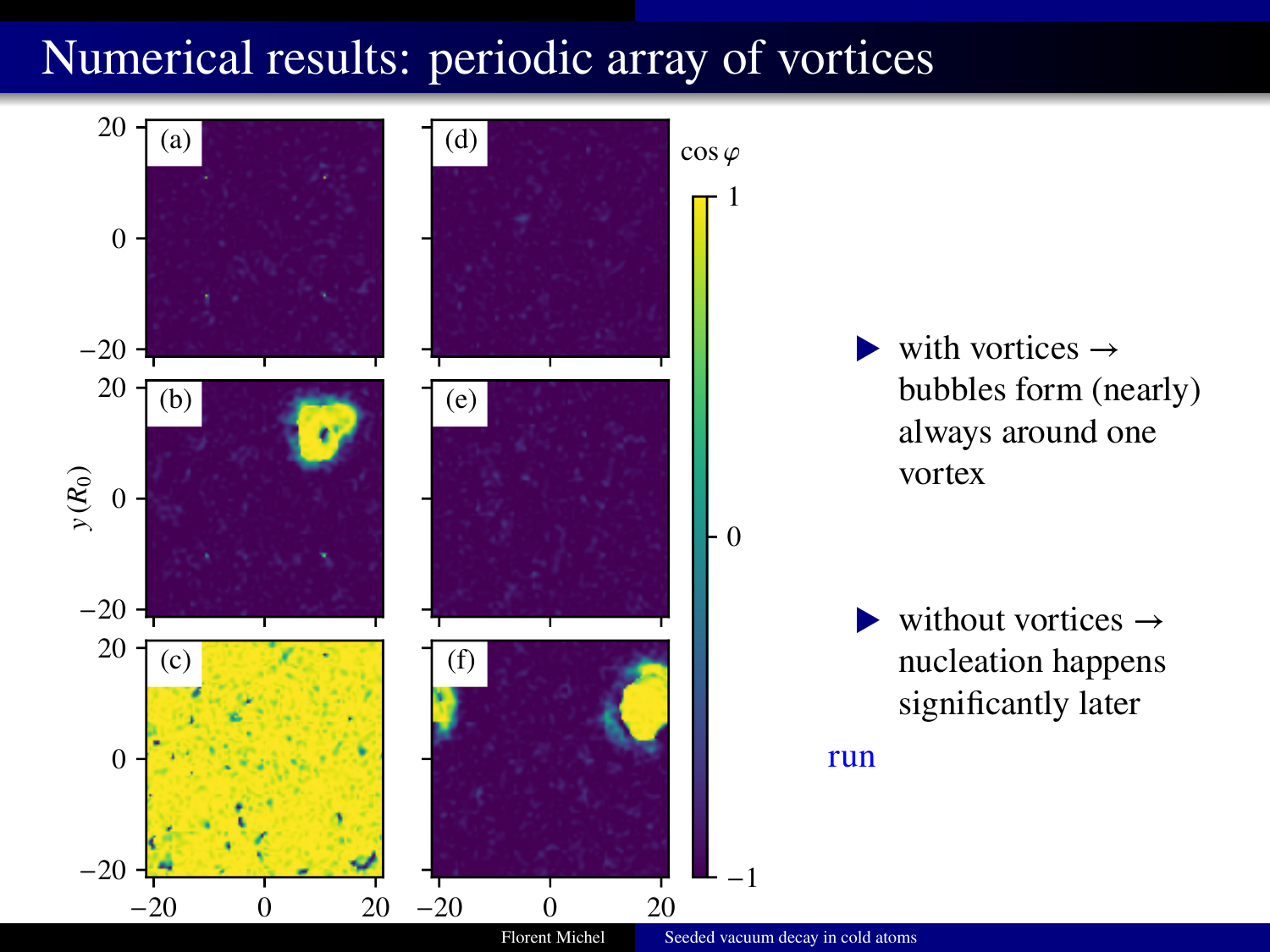### Numerical results: circular trap

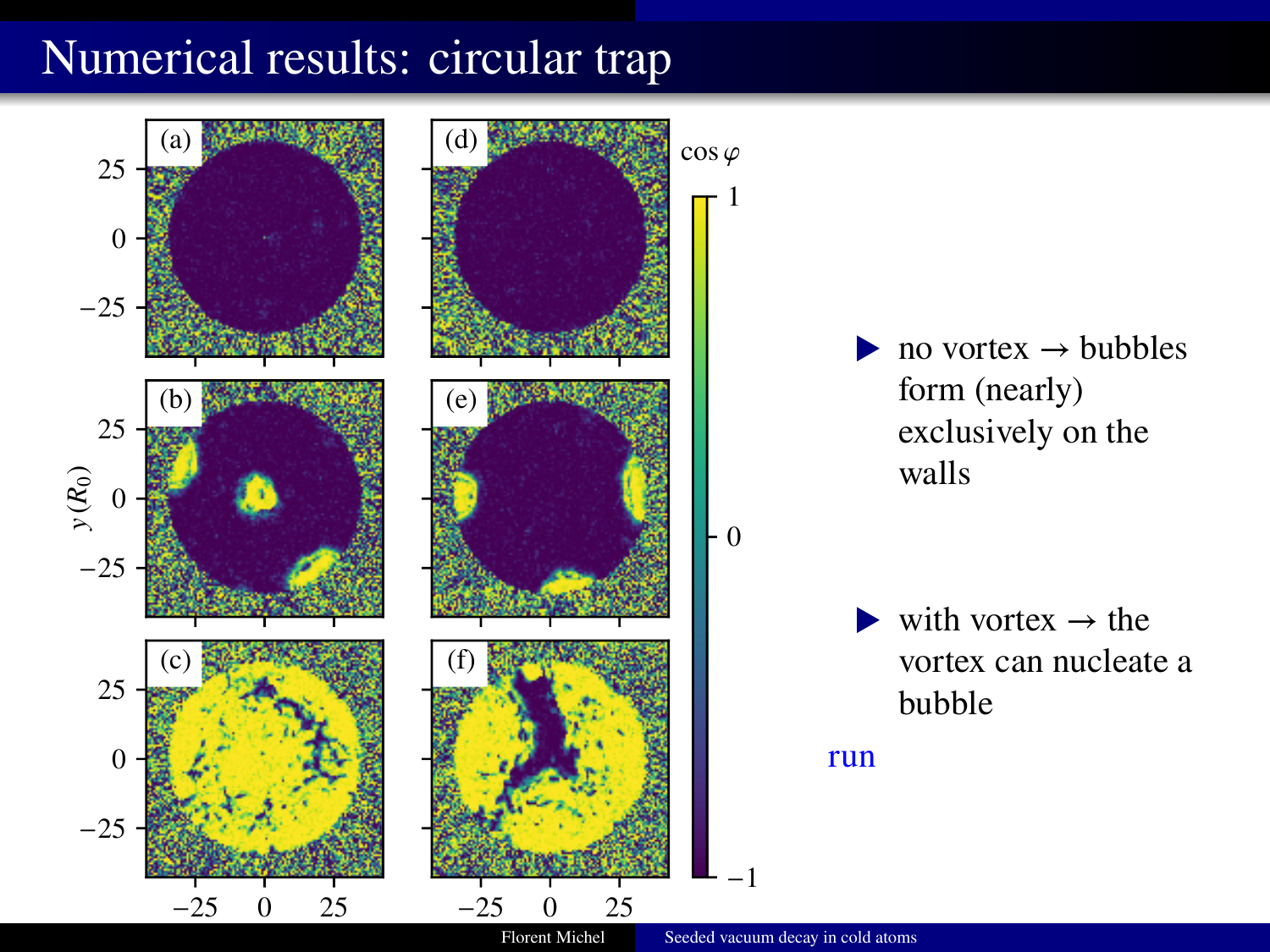1D case, comparison of the Euclidean actions in the homogeneous case, with a potential defect, and with a soliton

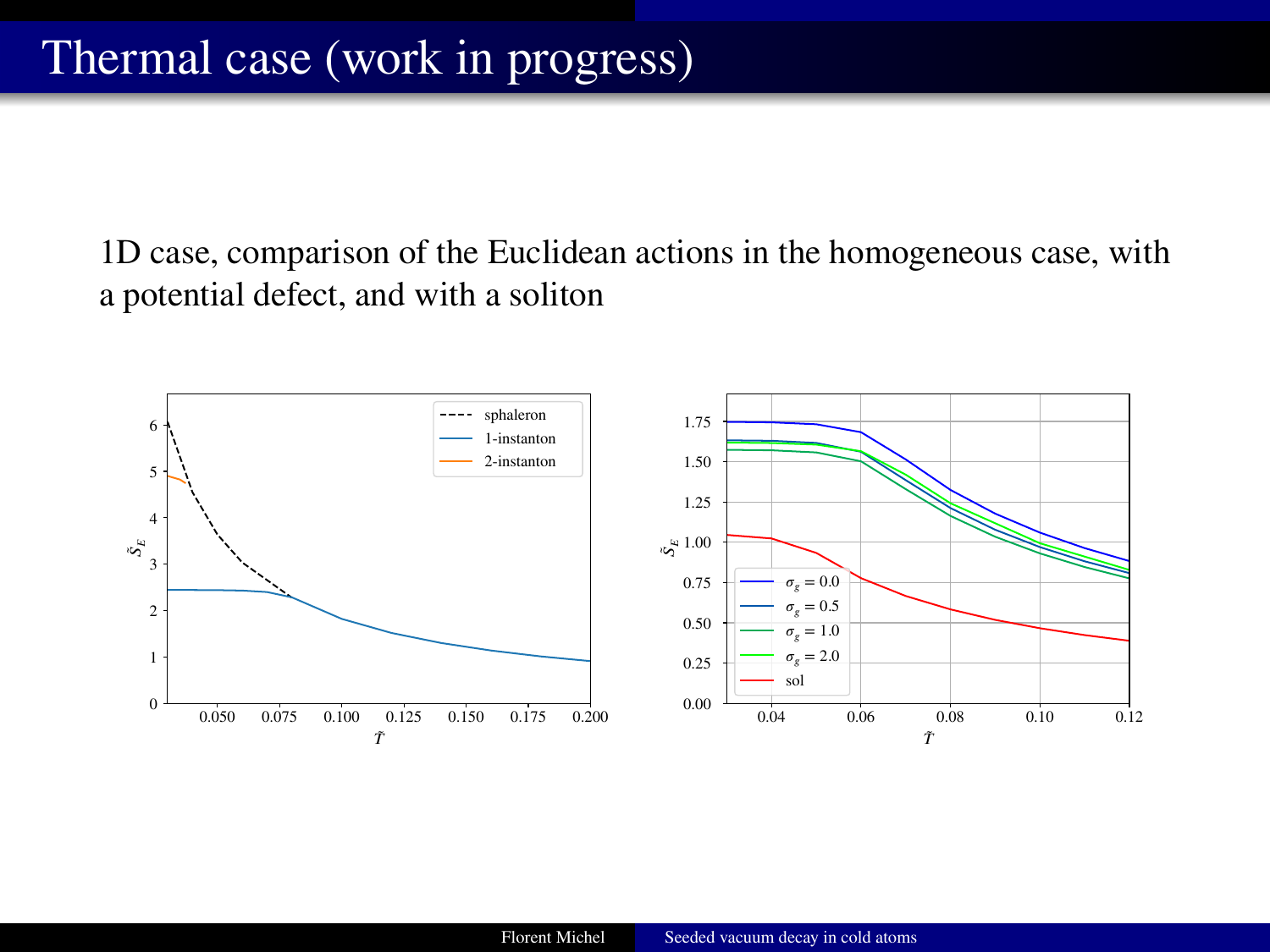How exactly is this related to *relativistic* vacuum decay?

Experimentally realistic model?